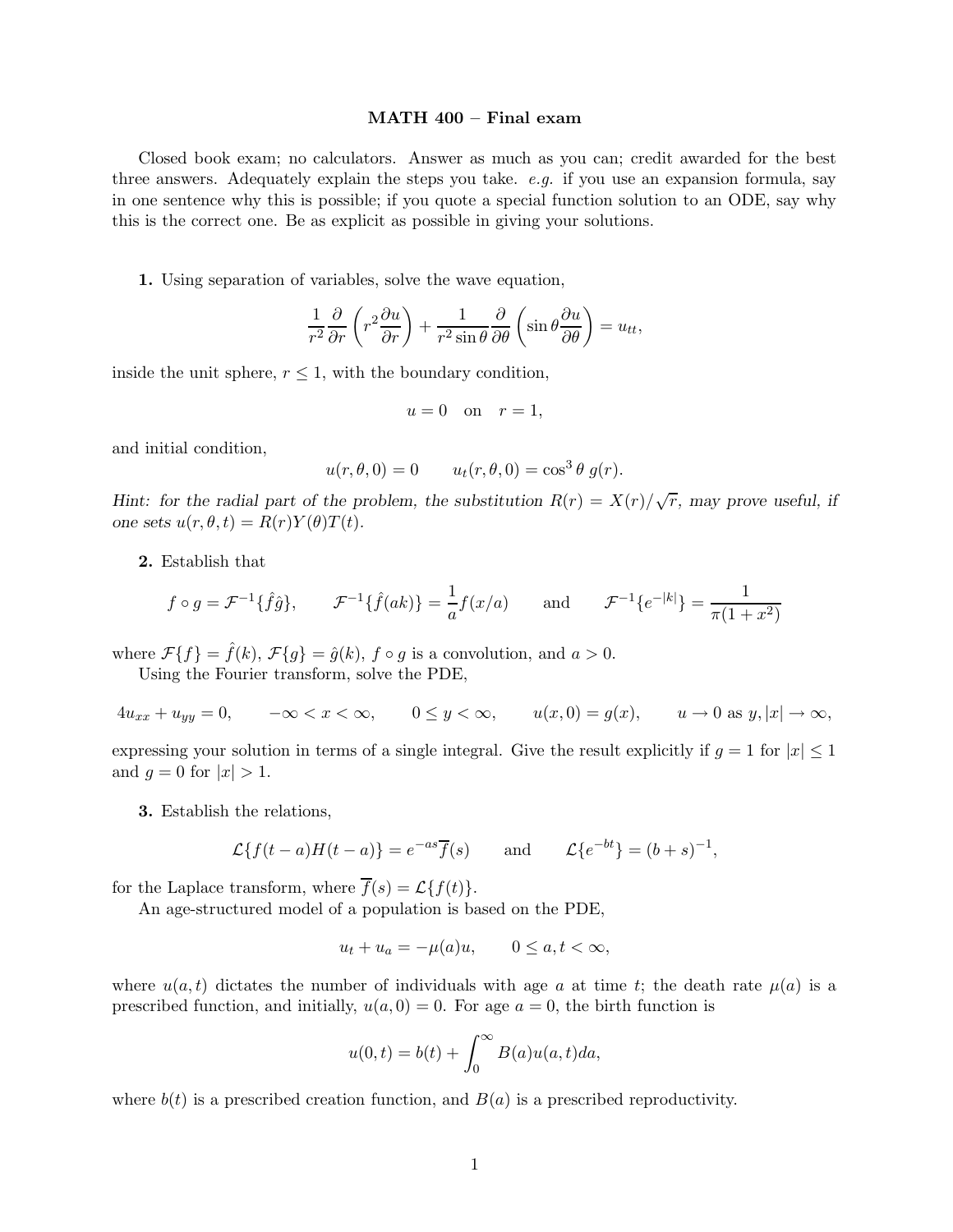Using the Laplace transform in time, show that

$$
u(a,t) = S(a)\mathcal{L}^{-1}\left\{\frac{\overline{b}(s)e^{-sa}}{D(s)}\right\}, \qquad D(s) = 1 - \int_0^\infty B(a)S(a)e^{-sa}da,
$$

where the "survival function,"

$$
S(a) = \exp \left[ - \int_0^a \mu(a')da' \right].
$$

Find an explicit solution for a population for which  $B(a) = e^{-a}$ ,  $\mu = 0$ ,  $b(t) = e^{-\nu t}$  and  $\nu$  is a constant.

4. For

$$
u_t - uu_x = 0, \qquad u(x,0) = \cos x.
$$

show that an infinite number of shocks form after sufficient time; determine that time and find the shock positions. Draw the characteristic curves on a space-time diagram. Sketch the solution for u upto and beyond the formation of the shock, indicating how can avoid a multivalued solution using an "equal-areas rule". Briefly justify that rule using the integral form of the conservation law corresponding to the PDE and derive a formula for the speed of a shock. For the given initial condition, do the shocks move left, right or stay where they are?

## Helpful information:

The Sturm-Liouville differential equation:

$$
\frac{d}{dx}\left[p(x)\frac{dy}{dx}\right] + q(x)y + \lambda\sigma(x)y = 0.
$$

Legendre's equation is

$$
(1 - x2)y'' - 2xy' + n(n + 1)y = 0.
$$

Bessel's equation is

$$
z^2y'' + zy' + (z^2 - m^2)y = 0,
$$

and has the solution,  $y = J_m(z)$ , which is regular at  $z = 0$ .

Fourier Transforms:

$$
\hat{f}(k) = \mathcal{F}\{f(x)\} = \int_{-\infty}^{\infty} f(x)e^{-ikx}dx, \qquad f(x) = \mathcal{F}^{-1}\{\hat{f}(k)\} = \frac{1}{2\pi} \int_{-\infty}^{\infty} \hat{f}(k)e^{ikx}dk
$$

Laplace Transform:

$$
\overline{f}(s) = \mathcal{L}{f(t)} = \int_0^\infty f(t)e^{-st}dt.
$$

Convolution:

$$
f \circ g = \int_{-\infty}^{\infty} f(x')g(x - x')dx'.
$$

Helpful trigonometric relations:

$$
\cos(A+B) = \cos A \cos B - \sin A \sin B, \qquad \sin(A+B) = \sin A \cos B + \cos A \sin B.
$$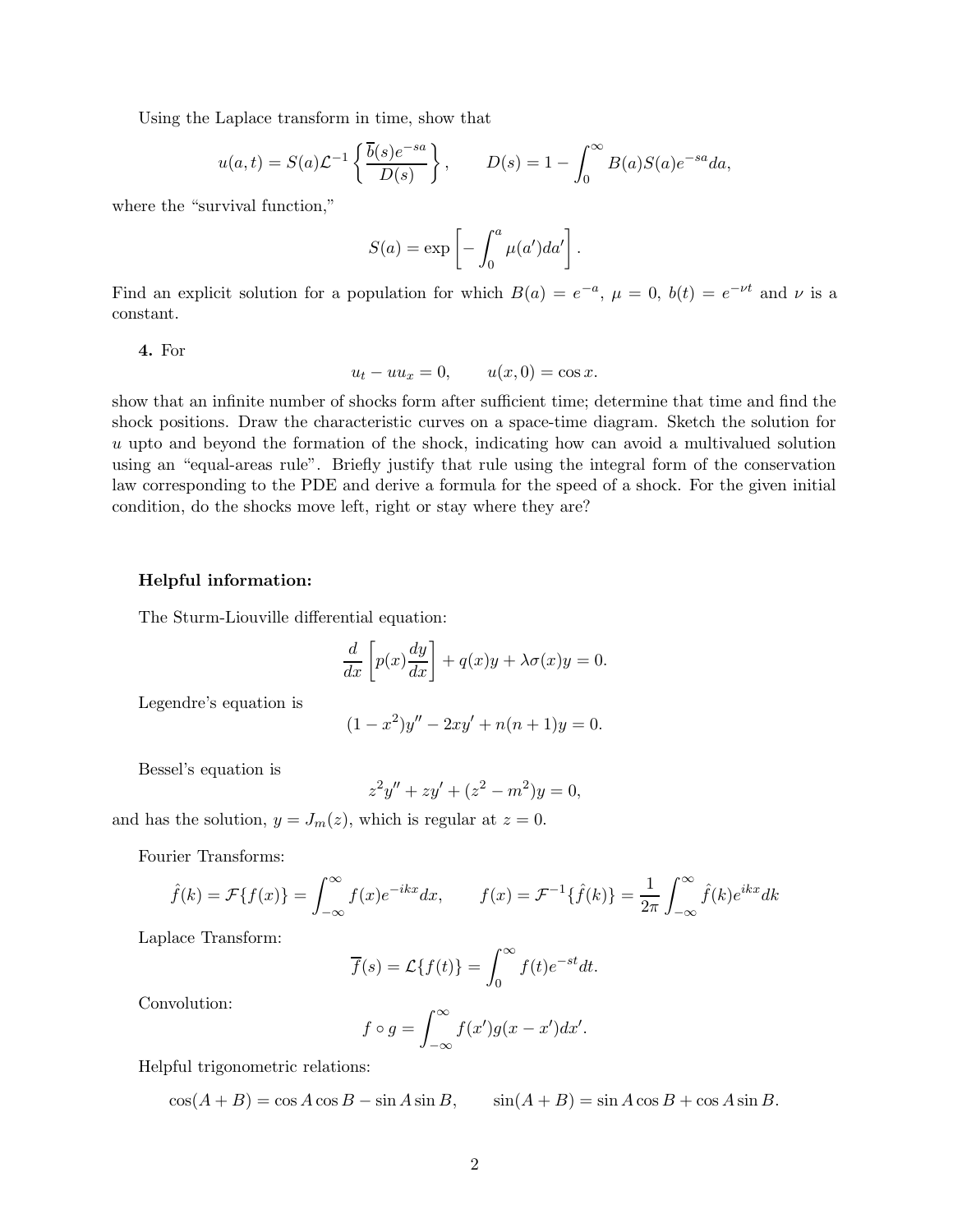## MATH 400 – Solution

Side notes: This was a relatively straighforward exam, with nearly identical questions provided to the students as practice problems during the last week of classes. In view of this, extra effort was required to gain full credit, based on the introductory remarks on page 1 ("Adequately explain") the steps you take. e.g. if you use an expansion formula, say in one sentence why this is possible; if you quote a special function solution to an ODE, say why this is the correct one"; see also the specific comments in the solutions). Even with these additional reqirements, about one third of the students did well and received an A.

1. (11 points) Let  $u = R(r)Y(x)T(t)$  where  $x = \cos \theta$ . Then, separating variables,

$$
T'' + \omega^2 T = 0, \qquad [(1 - x^2)Y']' + \lambda Y = 0, \qquad (r^2 R')' - \lambda R + \omega^2 r^2 R = 0.
$$

Thus, T is given by  $\sin \omega t$  and Y by  $P_n(x)$ , with  $\lambda = n(n+1)$  and  $n = 0, 1, 2, ...$ , in view of  $u(r, \theta, 0) = 0$  and demanding regularity at  $x = \pm 1$ . Introducing  $R = X/\sqrt{r}$  as suggested reduces the R–equation to Bessel's equation with  $m^2 = \frac{1}{4} + n(n+1) \equiv (n + \frac{1}{2})$  $(\frac{1}{2})^2$  and  $X = J_m(\omega r)$ , after demanding regularity at  $r = 0$  which eliminates  $Y_m(r)$ . But  $u(1, \theta, t) = 0$ , and so  $\omega$  must be a zero of  $J_m(z)$ . Denoting the  $j<sup>th</sup>$  zero of  $J_m(z)$  by  $z_{mj}$ , we therefore find a general solution,

$$
u = r^{-1/2} \sum_{n=0}^{\infty} c_{nj} \sin(z_{mj}t) P_n(x) J_m(z_{mj}r)
$$

(7 points so far, including comments as to why one chooses  $P_n(x)$  and  $J_m(r)/\sqrt{r}$ ). The coefficients  $c_{nj}$  must be chosed to fit the initial condition:

$$
u_t(r, \theta, 0) = x^3 g(r) \equiv \frac{1}{3} [2P_3(x) + 3P_1(x)]g(r),
$$

given that  $P_1(x) = x$ ,  $P_n(1) = 1$  and  $P_3(x)$  is an odd cubic polynomial (so a little algebra with Legendre's equation gives  $P_3 = (5x^3 - 3x)/2$  (2 points, some indication needed for where the polynomials come from). Hence, given the Sturm-Liouville form of Bessel's equation,

$$
c_{nj} = \frac{\int_0^1 g(r) J_m(z_{mj}r) r^{3/2} dr}{z_{mj} \int_0^1 [J_m(z_{mj}r)]^2 r dr} \times \begin{cases} 3/5 & n = 1 \\ 2/5 & n = 3 \end{cases},
$$

and  $c_{nj} = 0$  otherwise (2 points, some indication needed for where the weight functions come from).

2. (9 points) From the definition of the Fourier transform,

$$
\mathcal{F}\lbrace f \circ g \rbrace = \int_{-\infty}^{\infty} \int_{-\infty}^{\infty} e^{-ikx} g(x - x') f(x') dx dx' = \int_{-\infty}^{\infty} \int_{-\infty}^{\infty} e^{-ikz - ikx'} g(z) f(x') dx dz
$$

$$
\mathcal{F}^{-1}\lbrace \hat{f}(ak) \rbrace = \frac{1}{2\pi} \int_{-\infty}^{\infty} e^{ikx} \hat{f}(ak) dk = \frac{1}{2\pi a} \int_{-\infty}^{\infty} e^{i\kappa(x/a)} \hat{f}(\kappa) d\kappa
$$

and

$$
\mathcal{F}^{-1}\lbrace e^{-|k|}\rbrace = \frac{1}{2\pi} \int_{-\infty}^{0} e^{ikx+k} dk + \frac{1}{2\pi} \int_{0}^{\infty} e^{ikx-k} dk = \frac{1}{2\pi(ix+1)} - \frac{1}{2\pi(ix-1)},
$$

which establish the desired results (3 points).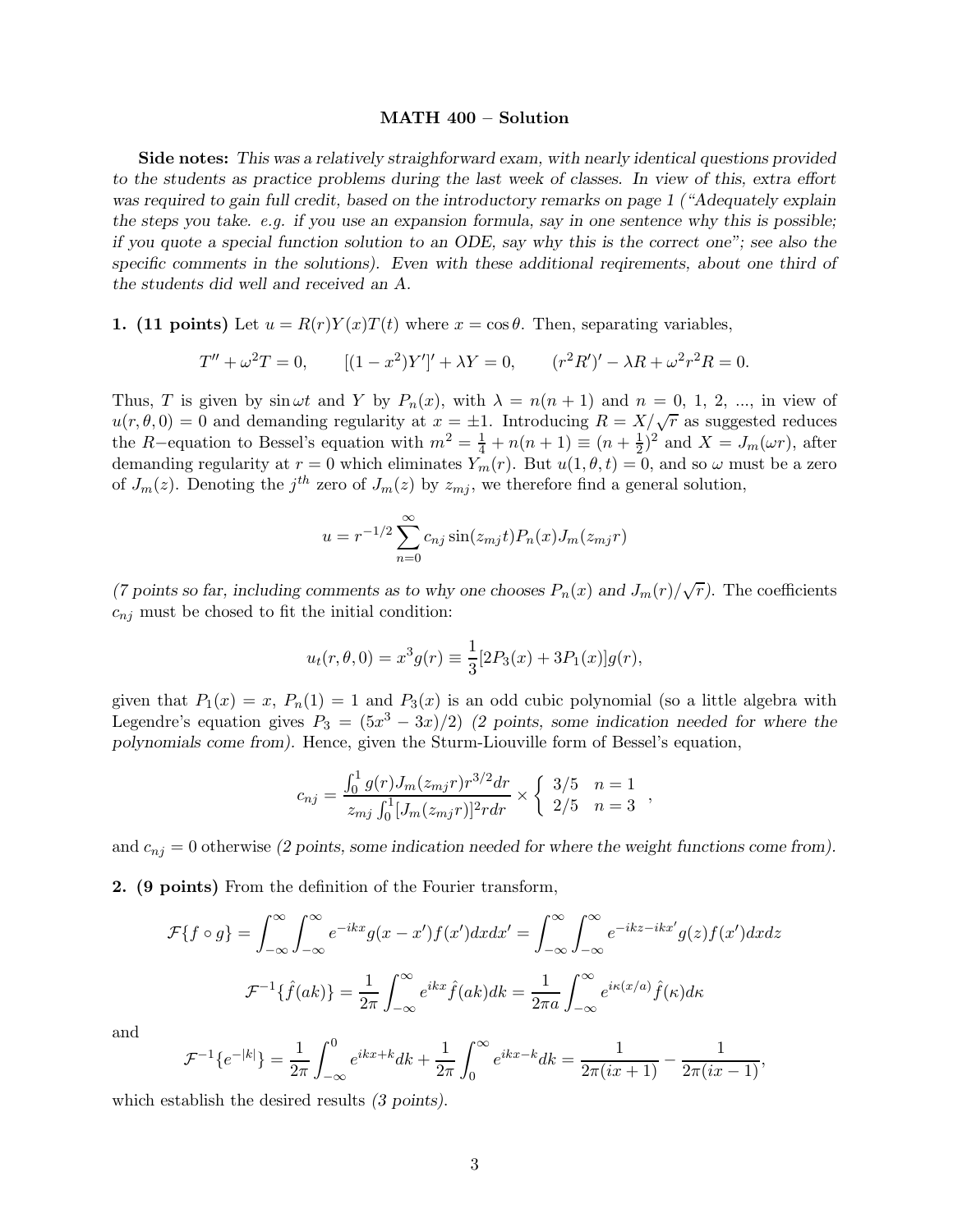Transforming the PDE:

$$
\hat{u}_{yy} = 4k^2 \hat{u} \longrightarrow \hat{u}(k, y) = \hat{u}(k, 0)e^{-2|k|y} = \hat{g}(k)e^{-2|k|y}.
$$

Using the results above with  $a \equiv y$  and  $\hat{f} = e^{-|k|}$  gives

$$
u = \frac{2y}{\pi} \int_{-\infty}^{\infty} \frac{g(x')dx'}{4y^2 + (x - x')^2}
$$

$$
= \frac{1}{\pi} \tan^{-1} \left(\frac{1 - x}{2y}\right) + \frac{1}{\pi} \tan^{-1} \left(\frac{1 + x}{2y}\right)
$$

for the specific example of  $g(x)$  (6 points).

3. (10 points) From the definitions,

$$
\mathcal{L}\{f(t-a)H(t-a)\} = \int_a^{\infty} f(t-a)e^{-st}dt = e^{-sa} \int_0^{\infty} f(\tau)e^{-s\tau}d\tau = e^{-sa}\bar{f}(s)
$$

$$
\mathcal{L}\{e^{-bt}\} = \int_a^{\infty} e^{-(s+b)t}dt = \frac{1}{b+s}
$$

(2 points).

Given  $\mathcal{L}\{u_t(a,t)\}=s(u)(a,s)-u(a,0)$  and  $u(a,0)=0$ , Laplace transforming the PDE gives

$$
\bar{u}_a = -(s+\mu)\bar{u} \longrightarrow \bar{u}(a,s) = \bar{u}(0,s)e^{-sa}S(a).
$$

(2 points, including explicit incorporation of the initial condition and care with the limits of the integrals).

Taking the transform of the condition at  $a = 0$ :

$$
\bar{u}(0,s) = \bar{b}(s) + \int_0^\infty B(a)\bar{u}(a,s)da \qquad \longrightarrow \qquad \bar{u}(0,s) = \frac{\bar{b}(s)}{D(s)} \quad \& \quad \bar{u}(a,s) = S(a)\frac{\bar{b}(s)e^{-sa}}{D(s)},
$$

which gives the desired result. *(3 points)*.

For the sample functions,

$$
S(a) = 1,
$$
  $D(s) = \frac{s}{s+1},$   $\bar{b}(s) = \frac{1}{\nu + s},$ 

and so

$$
\bar{u}(a,s) = \frac{(s+1)}{s(s+\nu)}e^{-sa} = \left[\frac{1}{s} - \frac{1-\nu}{s+\nu}\right]\frac{e^{-sa}}{\nu} \qquad & u(a,t) = \frac{1}{\nu}H(t-a)[1-(1-\nu)e^{-\nu(t-a)}].
$$

if  $\nu \neq 0$ , and  $u(a,t) = (1 + t - a)H(t - a)$  if  $\nu = 0$ . (3 points, including explicit consideration of the case  $\nu = 0$ ).

4. (11 points) The characteristics equations and solution:

$$
\frac{dx}{dt} = -u \quad \& \quad \frac{du}{dt} = 0 \qquad \longrightarrow \qquad x = x_0 - ut \quad \& \quad u = \cos x_0 = \cos(x + ut).
$$

Hence,

$$
u_x = -\frac{\sin x_0}{1 + t \sin x_0},
$$